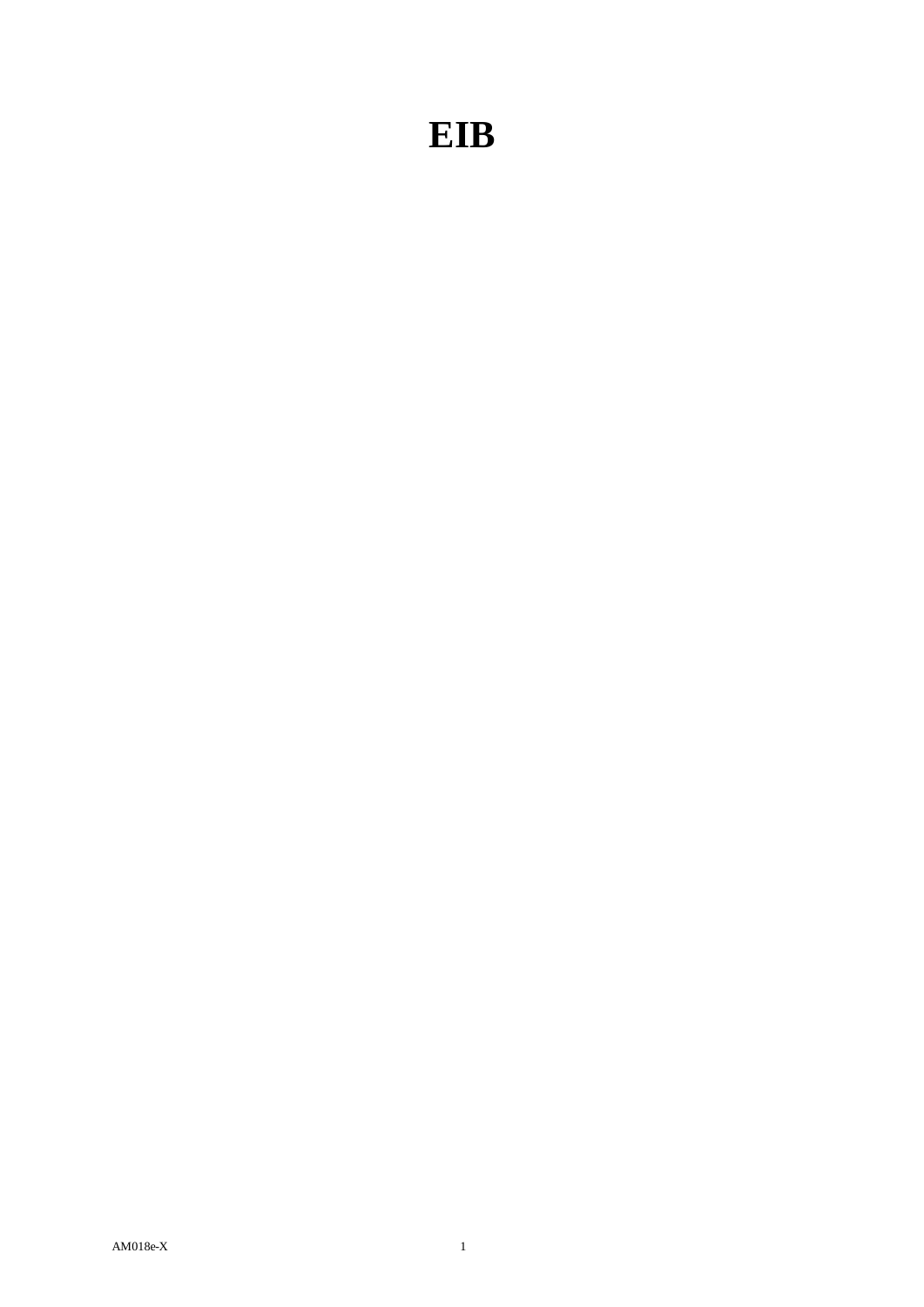## *STATEMENT FOR EIB GOVERNOR*

First of all, I would like to thank the staff and management of EBRD for arranging this Annual Meeting despite the very adverse conditions imposed on us by the pandemic. You have not only managed to uphold your business activity in the lockdown situation but even accelerated it under the Solidarity Packages in order to support economies hit hard by the economic crisis. In addition, you have arranged this meeting in a new format that brought technical, logistical and legal challenges. You managed to overcome these challenges and I would like to thank all EBRD staff and management for their oustanding work in the past weeks and months. Congratulations to your successful business implementation so far and to arranging this meeting!

With regard to the important roundtable discussion on the future strategic options for the EBRD, we recognise the merits of the EBRD's business model and the significant results achieved so far in the implementation of the Bank's Strategic and Capital Framework 2016-2020. I support the Strategic Capital Framework 2021-2025 but would like to make the following comments:

First, we should not forget that EBRD's mandate is a transition mandate. The success of the EBRD is built upon its sharp focus on the private sector in order to mobilise private finance. The Bank's mandate of supporting transition towards modern, sustainable market economies remains fully relevant. It enables the Bank to have a special role in the system of IFIs: Transition is different from Development. It sometimes goes along with Development but not necessarily in every case as we can see from the Countries of Operation that are not Developing Countries.

Second, against the background of this transition mandate the EIB, as a shareholder, supports continuation of increasing and strengthening delivery in EBRD's existing countries of operations, within its limits of its financial sustainability. We have supported the Covid-19-Solidarity-Packages in the Board of Directors and welcome that the SCF 2021-2025 puts a focus on supporting EBRD's existing countries of operation rather than expanding into new regions. Against the dramatic situation we are facing it was the right decision to postpone the discussion about an expansion into new regions to 2022 or even 2023. The development of the economic crisis is unpredictable and for several years the focus of support must be our existing countries of cooperation.

Third, the Bank needs to retain its financial strength which requires a return to profitability. Value adjustments to the equity portfolio and loan impairments have come down since the peak of the crisis and the Bank predicts a return to profitability for 2021.

This return to profitability will be essential for EBRD's growth in lending.

And finally, I would like to encourage EBRD to be ambitious in its fight against climate change. Beyond the Covid-19 crisis climate change will remain as one of the main political topics. We welcome EBRD's climate finance ambition and the Board of Directors' approval of the new Green Economy Transition (GET) Policy in the summer 2020. The Strategic Capital Framework also follows the right approach and we welcome the 50% target foreseen in the paper. IFIs play an important role in the